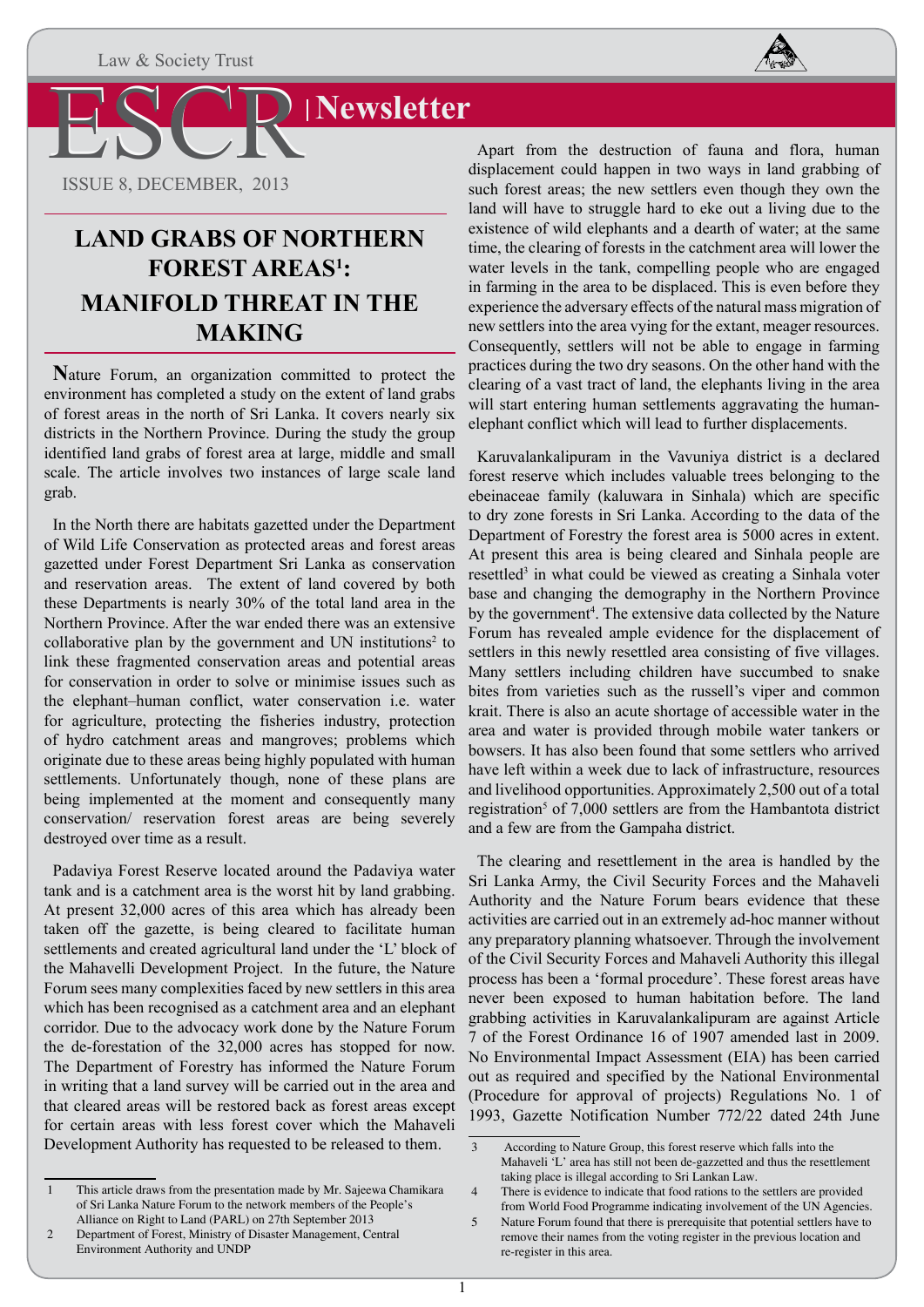1993. This Gazette Notifications is stipulated by the National Environmental Act No.47 of 1980 amended last in 2000. Consequently, if these unsanctioned land grabbing activities continue to be carried out ignoring the existing, extensive plans formulated by the government itself, their extreme adverse effects will gradually spread to other areas in the island adversely affecting both human and natural resources.

### **ESCR Team**

## **GOVERNMENT'S DRIVE TO PROMOTE TOURISM THREATENS FISHERFOLK'S LIVELIHOOD AND THEIR RIGHT TO LAND**

"**T**his fisher folk's pension scheme is good. There is nothing wrong with it as the money will be useful in our old age when one cannot engage in fishing any longer. However, at present there are many more issues which take priority in our lives than the pension scheme. For example as fishermen we now pay the government large amounts of taxes through purchasing fishing equipment which is much more than what we pay as premium for the pension scheme", said Mr. Aruna Roshantha, the President of the United Fisheries Society of Pitipane Parish. Although it was my intention to speak with him specifically of the fisher folk's pension scheme, his preliminary comment made me curious to better understand the current state of the fisheries industry in the country.

According to Aruna, he had started contributing to the pension scheme for himself as well as for his father in the 90s. However, gradually enthusiasm for paying the premium had died out with the gradual realization of the 'utter unattractive bargain' a fisherman would finally obtain in their retirement age<sup>1</sup>.

Speaking of the hardships faced by the fisher folk, Aruna said it is very difficult to engage in fishing as a livelihood at present due to non receipt of fuel subsidy for over four months and fishermen being compelled to take loans to purchase kerosene for an exorbitant price. In addition, the prices of all essential goods and services such as electricity and water have increased as well. Due to the debts they have incurred, fishermen are compelled to go out to sea every day and if they fail to catch a considerable haul of fish they sink further into debt.

When questioned about the reaction of the fishing community to the harsh reality of surviving against all odds at present, Aruna stated that in February last year a fisherman

1 A fisherman or spouse will receive Rs. 1000 per month as the pension, which most of them spend on medication.

died by police attack<sup>2</sup> during a mass protest against fuel increases<sup>3</sup>. Even though the Mahinda Chinthana stipulates numerous policy directions and strategies to be taken to develop the fisheries industry and bring it on par with countries such as Japan and Thailand, 'development' policies which aim to attract local and foreign direct investment (FDI) in the tourism sector through leasing of coastal belt areas to investors threaten the right to land and livelihoods of the fisher folk and the future of the fisheries industry. At present the fisher folk want to have a dialogue with the government authorities about the future preservation of their livelihood. But they are striving to eke out a living and are completely distracted and weary of fighting to overcome the issues they face daily.

 Further explaining the present situation, Aruna said that the present modus of operation of the government's newly founded Fisheries Cooperative has been to purchase fish from foreign ships and sell to the consumers in order to gain profits; thereby ignoring trade with the local fishermen. This practice has compelled fishermen to dispose tons of fish back into the lagoon as they are unable to sell their fish. He also mentioned about the government's ambiguous signals regarding illegal fishing. Prior to the provincial council elections which was held in the North and North Eastern provinces, the government unofficially allowed fishermen to engage in seine fishing, which is considered illegal up to a distance of 7km from the shores of Sri Lanka; a move considered to be a populist, electoral campaign initiative.

Aruna Roshantha has done much to promote conditions of life of the fisher folk in his area and enhancement of the profitability of their livelihood with new strategies - both in his official capacity as the President of the Fisheries Society and in his personal capacity. He strongly believes that in order to develop the fisheries industry and to improve social attitudes towards fishing as a dignified livelihood in Sri Lanka, there should be a continuous and transparent consultative process among all the relevant stakeholders – fisher folk, the government, civil society, the private sector, investors and as appropriate, the Church.

### **Densil Pradeep**

**National Fisheries Solidarity Movement (NAFSO)**

<sup>2</sup> Miyuru Gunasinghe (2012). National Human Rights Commission of Sri Lanka: Marionette of the State, Law & Society Trust, page 3. http:// www.lawandsocietytrust.org/PDF/resource/marionette\_state.pdf

<sup>3</sup> In February, 2012 price of a liter of kerosene was abruptly increased by Rs. 35 to Rs. 106.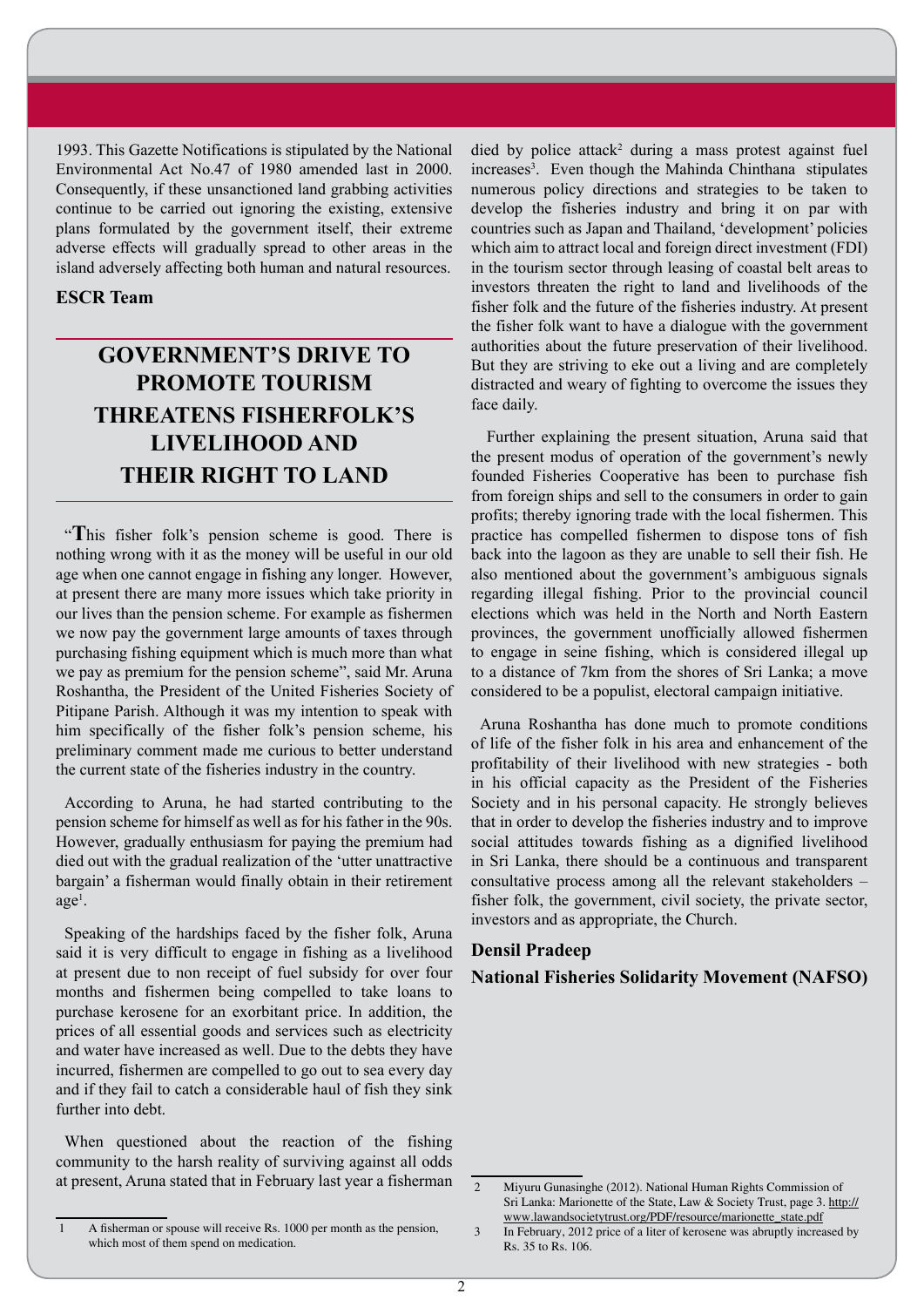## **STORY IN PICTURES**

# **IN WHOSE INTEREST?: MEGA DEVELOPMENT PROJECTS IN HAMBANTOTA**

**I**n the morning of 23rd November 2013 the residents of Handilla, Hambantota on Airport road witnessed a tragic death of four wild elephants due to electrocution<sup>1</sup>. These deaths were located at the 'elephant corridor' within the Managed Elephant Range (MER). Two adult females and two young elephants –one about six year old and the other about two years old, lay dead as a result of coming into contact with an electric fence, the electricity for which had been illegally tapped from a power line of a house. The villagers said that they had been part of a herd of about fifteen. The aggravating state of conflict between elephant and man in Hambantota due to the mega construction sites of the Suriya weva Mahinda Rajapaksa Play Ground, Mattala Air Port and the Magampura International Harbour has been pointed out by the government authorities as well as the residents in Hambantota<sup>2</sup>. The stark brutality of the incident which even shocked the residents of the area who frequently suffer from the roaming wild elephants clearly indicate the insufficient measures taken to resolve the issue in comparison to the rapid development process taking place in the area.

### **ESCR Team**

<sup>2</sup> In whose Interest?: Mega Development Projects in Hambantota (video) http://www.youtube.com/watch?v=sk5hRKts0so







<sup>1</sup> Four elephants killed within Managed Elephant Range, Sunday Times, 24th November, 2013, http://www.sundaytimes.lk/131124/news/four-elephantskilled-within-managed-elephant-range-74512.html and Development forces jumbos to rebel, the Nation, 1st December 2013, http://www.nation.lk/edition/ news-features/item/23282-development-forces-jumbos-to-rebel.html. Also see Kumudini Hettiarachchi, Development out of step with conservation in Hambantota, Sunday Times, 16th June 2013, http://www.sundaytimes.lk/130616/news/development-out-of-step-with-conservation-in-hambantota-48848. html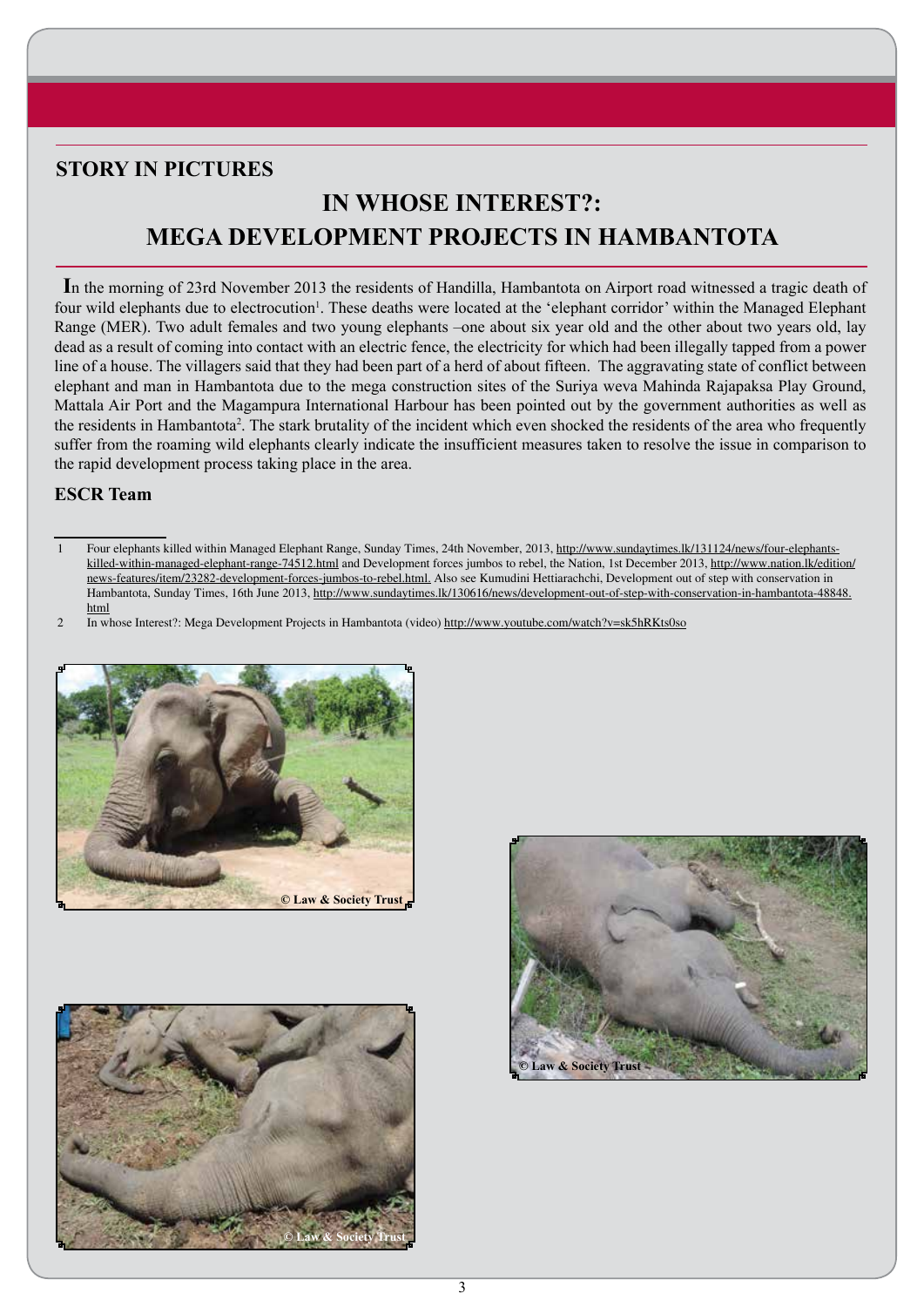# **WOMEN UNIONISING: CHALLENGING TRADITIONAL UNIONISM**

**D**uring the last three years Sri Lanka has seen a revivalism of trade-union activities with the stands of the Free Trade Zone's Workers Union and The Women's Centre (FTZWU & WC), the Federation of the University Teachers Association (FUTA), and the Ceylon Teachers Congress (CTC). This has given a new life span to unionism and revitalized the whole notion of trade-unionism.

In general the culture of unionism in Sri Lanka is predominantly masculine and it appropriately endorses women's unpaid reproductive work in households<sup>1</sup>. This had kept women workers subordinated within a primarily masculine union culture, limiting them to be passive union members without agency. The transformation of this nature of women's subordination is dependent on the "redefining of work, economy and nationhood (community) as well as empowering women within union practices and processes"2 . It is in this context that I thought it was appropriate to look at an emerging trend in unionism in Sri Lanka which was initiated at the beginning of the 21st century, contrary to the mainstream unionism in the country and is giving more authority to women workers where they are active participants and influencers.

This trend involves the formation of trade-unions by women to look into the interests of women workers. Two good examples for such unions are the Red-Flag Movement formed in 2005 by Menaha Knadasamy, and the recently established Free Trade Union of the Stand-Up Movement which is a civil society organisation formed in 2008 by Ashila Niroshi Mapalagama. These unions have been formed partly as the existing unions have not been able to adequately address the needs of women workers. They epitomise freedom from women's subordination within traditional unionism.

The Red-flag movement mobilizing domestic workers from the plantation sector was formed due to the non-existence of women in trade unions' decision-making strata which had led to omitting of women's issues from the main agenda or the suppression of such issues<sup>3</sup>. The Red Flag Movement aims to support women workers in taking on leadership roles and to mainstream women's issues as workers' issues within the trade union movement<sup>4</sup>.

The Free-Trade Union was formed by the Stand-Up

Movement in 2013, in the process of expanding the social security programme which has around 250 free trade zone workers as beneficiaries, works for the protection of workers' rights and provides monetary assistance to workers<sup>5</sup> in emergencies. The Stand-Up Movement, a collective of workers who have come together to work on protection and promotion of workers' rights, has the ability to mobilize workers on common issues as it has collectivity in demanding. They are a partner organization of the umbrella trade-union collective 'Alarm Network', and is considered an organization representing the workers (mostly women) of the FTZ.

What is important about these unions are not just the fact that they are challenging the traditional unionism structure, but also that they are at the same time creating a space to address the issues of women workers such as gender based discrimination and facilitates worker mobilisation against such issues.

The special nature of the two unions mentioned above is that they place themselves within the larger rights based discourse and democratization, identifying themselves as civil society actors: where their trade unionism can be identified as Social Movement Unionisms. This concept has made it possible for women's unionism to take place beyond the four-corners of the workplace by bringing their grievances within the larger rights based dialogue, enabling the possible articulation of gender issues; and thus to generate a social space for the sustenance of women's trade unionism and agency.

#### **Buddhima Padmasiri**

5 Ashila Mapalagama, personal communication - 26 October 2013

## **PANAMA REVISITED….**

"**O**ur houses in the village were set on fire and we were chased away on 17 July  $2010^1$ . Many villagers – at least over fifty persons - went to the police and lodged complaints against this arson attack. But to date the police has not carried out an inquiry into it despite our many requests. In fact, we cannot proceed with any legal redress as we have been unable to acquire the necessary B report from the police about the incident," said Mr. G. Somasiri, a villager from Ragamwela as well as the local leader of the Organisation for the Protection of Panam Paththuwa (OPPP).

The crux of the matter is that the government of Sri Lanka, in its bid to transform Sri Lanka as the ultimate tourist destination has encompassed the land of Panama area (Ampara district, Eastern Province) belonging to the villagers, for the purpose of developing the Arugam Bay Tourism Economic

<sup>1</sup> Biyanwila, The Labour Movement in the Global South: Trade Unions in Sri Lanka (2011), pp12

<sup>2</sup> ibid

<sup>3</sup> Global Fund for Women. Red Flag Movement. https://grants. globalfundforwomen.org/GFWSearch/index.php?id=27734 (accessed September 17, 2013).

<sup>4</sup> Hivos. Red Flag Women's Movement. http://www.hivos.nl/dut/ community/partner/10009952 (accessed September 17, 2013)

<sup>1</sup> Mr. Somasiri mentions that the arson attack coincided with the signing up of the 'Sustainable Tourism Development Protest Project' of \$18million between the World Bank and the Government of Sri Lanka in 2010, Peasant Groups Hit World Bank for Grabbing Ancestral Land in Panama' by April Porteria, *ESCR Newsletter*, Issue 7, September 2012.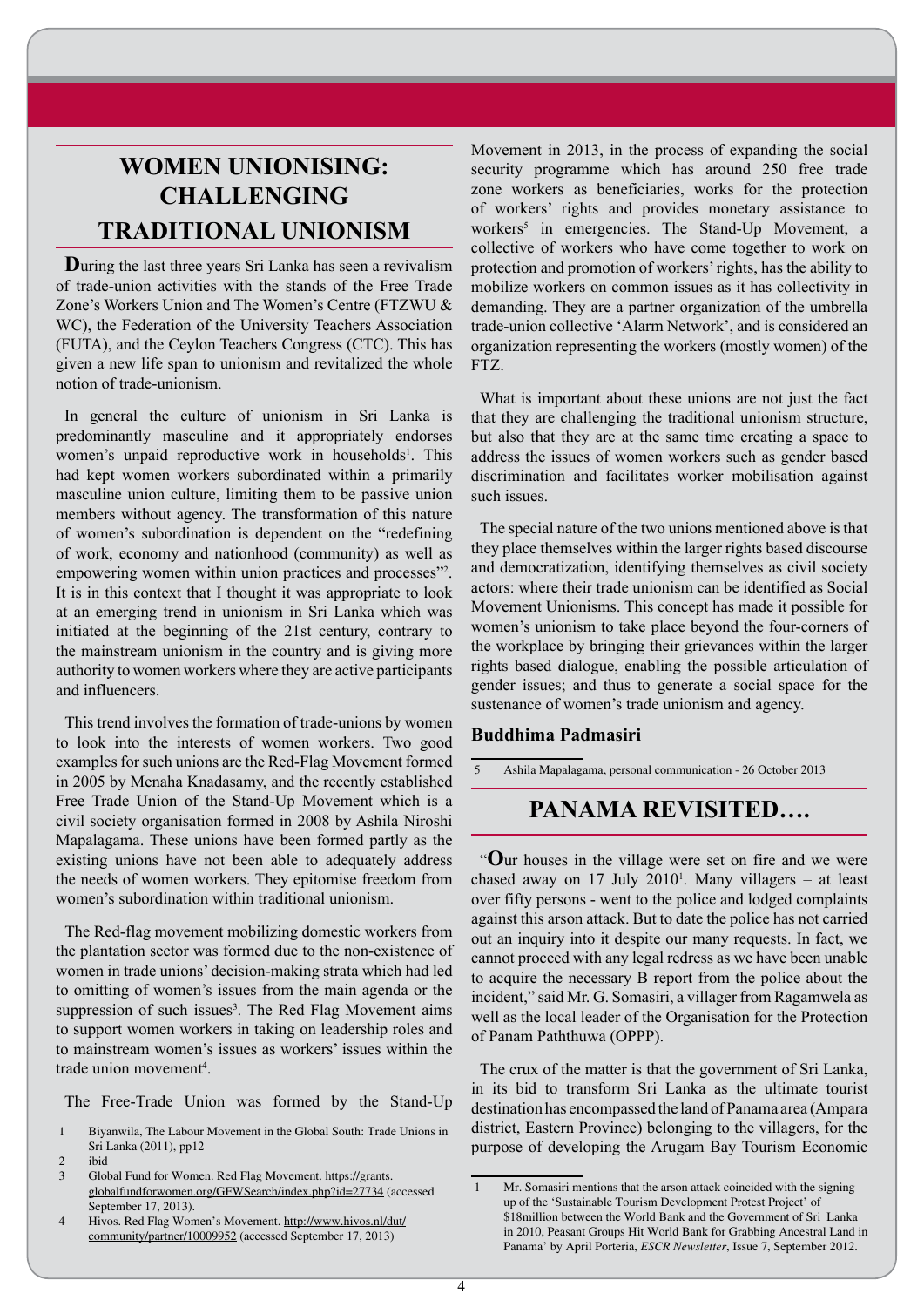Zone2 . Consequently, the Navy has encroached on a portion of land including the lagoon and the Samudragiri Naga Vihara Buddhist Temple<sup>3</sup> and located their South-Eastern head quarters and started building permanent structures in the lagoon. Thus the Navy has prevented villagers from engaging in their livelihood of fishing and related activities like prawn farming in the lagoon. This is in addition to denying them access to their houses and land in the village to carry on with their lives and livelihood of farming. The Buddhist priest of the temple is denied access to the temple as well. This resistance against the villagers is taking place despite a Magistrate's Court decision stipulating that the villagers are the rightful owners of the land in Panama.

Due to the fact that only one villager and his family has been allowed access to the village land because of his influential contacts, the villagers of Panama held a protest against the injustices they were being subject to. They were able to meet the Ampara District Secretary Mr. Neel De Alwis as a result of this protest action. Upon his request, the villagers had submitted legal documents as evidence of their ownership to the land. However, to date no solution has come forth from the local administrative body. The villagers had also met the Senior Superintendent of Police (SSP) Ajith Rohana prior to his transfer as the Police Spokesman, requesting him to precipitate the inquiry into the arson attack the response has been negative so far from the said SSP and his successor.

This ongoing situation can be cited as a deliberate deprivation by the state of the right to work and livelihood, right to land, right to traditions and culture, way of life of the villagers of Ragamwela, Shastrawela, Ulla, Ulpassa, Egodayaya and Horewkanda, in the name of 'development'. This is wholly against provisions and spirit of the UN Convention on Economic, Social and Cultural Rights which Sri Lanka has ratified. The Secretariat of the Asian Peasant Coalition (APC) in a media communiqué disclosed that they submitted the report of the International Fact Finding Mission on Panama to the office of Mr. Olivier de Schutter, UN Special Rapporteur on Right to Food, on 11th October 2013 in Geneva<sup>4</sup>. It also revealed that Ms. Sylvia Mallari, APC senior researcher, met with Mr. Ulrik Halsteen, the Human Rights Officer of the Special Procedures Branch, the Office of the United Nations High Commissioner for Human Rights.

### **Anushaya Collure**

# **CRISES, VULNERABILITY & POVERTY IN SOUTH ASIA: PEOPLES' STRUGGLES FOR JUSTICE AND DIGNITY BY SOUTH ASIA ALLIANCE FOR POVERTY ERADICATION (SAAPE)**

**Crises, Vulnerability & Poverty in South Asia:** *Peoples'*  **Struggles for Justice and Dignity**<sup>1</sup> is the fourth report published by South Asia Alliance for Poverty Eradication (SAAPE). The report features the voices of people against the injustice and indignity caused by crisis-led vulnerability and poverty across the sub-continent – Afghanistan, Bangladesh, Bhutan, India, Maldives, Nepal, Pakistan and Sri Lanka - and proposes sustainable alternatives. Thus, this report provides a critical review of the broad economic policy regime adopted by the South Asian states, the actors and factors influencing or dictating them. The current report is the fourth in the series of SAAPE's publication on poverty analysis and alternative development paradigms.

The first report published in 2003 was an introduction to the status and nature of poverty in South Asian countries. The second, published in 2006, focused on five thematic areas; food sovereignty, gender justice, labour rights, peace, justice and demilitarization, as well as democratic and just governance in the region. The third report of 2010 analysed the poverty and vulnerability cycles, capturing the narratives of the survival and struggles of people in the region.

## **Enclosed is the status of Sri Lanka as included in the Report:**

Sri Lanka is a multi-ethnic, multi-lingual and multireligious state. The main ethnic communities are the *Sinhalese*  who speak Sinhala, comprising around 74.9 per cent of the population. The *Tamils* who historically settled in the Northern and Eastern provinces speak Tamil and comprise around 15.4 per cent of the population. Other ethno-religious communities are the *Moors* (that is, *Muslims* excluding *Malays*), originally Tamil-speaking but large numbers of whom are also now Sinhala speaking. They comprise around 9.2 per cent of the population. None of these ethnic, linguistic or religious communities are homogenous. Thus, there is caste differentiation within the *Sinhalese* and *Tamil* communities; regional cleavages within the *Sinhalese*, *Muslim* and *Tamil* communities, and there is differentiation based on sect and habitation within the *Muslim* community. Needless to say, class stratification exists in all these communities.

<sup>2</sup> The report of the International Fact Finding Mission (IFMM) The Rightful Owners: Peasants Defending Ancestral Lands against Tourism Zone in Panama, Southeast Sri Lanka (http://www.asianpeasant.org/ sites/default/files/Final%20Rightful%20Owners%20IFFM%20Sri%20 Lanka%20report%20for%20UNCHR.pdf)

<sup>3</sup> This temple is of an archeological value as there are two stone inscriptions in its premises.

<sup>4</sup> Letter IFMM to the Special Rapporteur on right to food http://www. asianpeasant.org/sites/default/files/Letter%20to%20UN%20Special%20 Rapporteurs%20Sri%20Lanka%20IFFM.pdf

<sup>1</sup> Download the full report at www.saape.org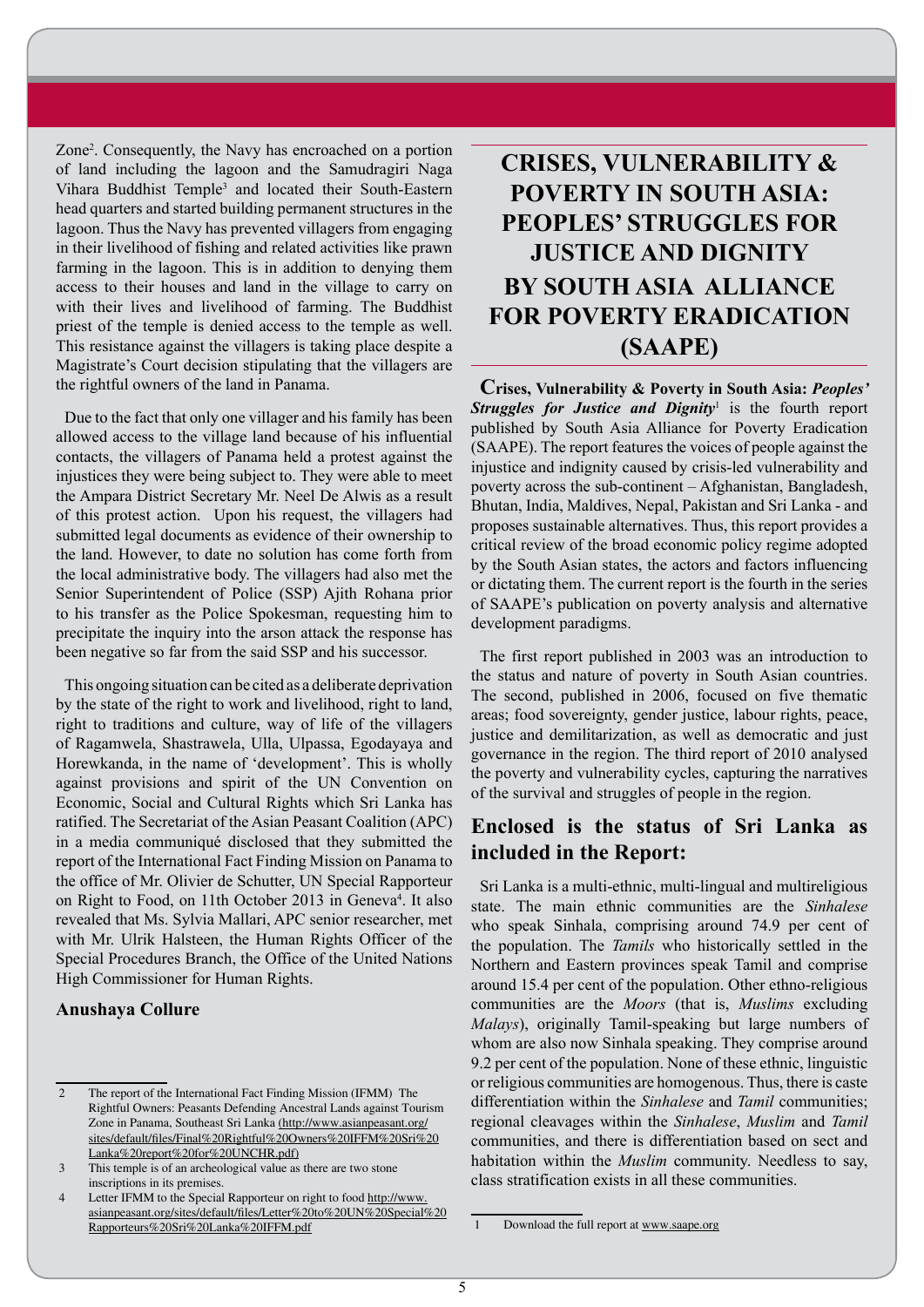Sri Lanka's ethnic conflict arises out of the failure and inability of dominant political actors to reform the state; to accommodate the sharing of state power with national minorities, especially the *Tamils* of North-Eastern origin and the equality of ethnic and religious minorities with regard to access to higher education and public employment, as well as the protection of their linguistic and cultural rights.

Extra-judicial killings, enforced disappearances, custodial torture, detention without trial, impunity for abuses by state security forces and public officials, violence and intimidation against the media and human rights defenders have continued outside of the former conflict zone. The victimisation of *Sinhalese* as well as *Tamils* remains unabated even in the absence of war.

On the economic front, the growth of a neo-liberal economic system, particularly the export manufacturing sector provided relatively limited direct employment while economic liberalization drove many import-substituting industries to closure with the loss of employment among older male workers and thus, promoted growth at the expense of inequality<sup>2</sup>. The most important source of foreign earnings for decades has been migrant workers' remittances, largely sent by women employed as domestic labour in the Middle East. The receipts from the export of tea are the second largest contributor of foreign exchange followed by industrial goods - largely, ready-made garments sold in the European Union and the USA. Thus, women's wage labour is the mainstay of

Sri Lankan economy<sup>3</sup>.

The urban and rural poor may be of *Sinhalese*, *Tamil* or *Muslim* ethnicities. The estate-poor are Tamils of recent Indian origin. Members of marginalised and depressed social groups are over-represented amongst the poor in proportion to their percentage in the population. The incidence of poverty in male-headed vis-à-vis female-headed households averages the same in national aggregate; but, if differentiated by sector, there are more poor female-headed households as against male-headed in the urban sector, in comparison to the rural and estate sectors.

## **SRI LANKA'S WOMEN MIGRANT DOMESTIC WORKERS: DISCRIMINATED HERE AND ABROAD**

**C**ircular 13/2013, Paragraph 2, of the Sri Lanka Bureau of Foreign Employment which came into effect on 15 July 2013 lays down a 'mandatory requirement of obtaining clearing certificates for domestic sector female workers preventing unqualified domestic housekeepers going abroad'. The stated purpose is to discourage women from migrating abroad for low skilled work. In 2011 the total number of women migrating was 127,090 or 48% of the total 262,960, of which 41% were domestic workers. They have been the highest contributors to foreign exchange earnings in the country with total migrant worker remittances amounting to US\$ 6 billion in 2012.

This policy decision is however absolutely discriminatory towards all women who wish to migrate abroad as domestic workers. It violates their fundamental constitutional rights to freedom of movement, to engage in an occupation of their choice and to equality, to not be discriminated against on grounds of gender. Male migrant workers irrespective of their family background have no such restrictions imposed upon them and place the burden of proof for familial responsibility and child care on the woman's shoulders creating further gender based social stigma and exclusion. It disallows due recognition of women as a valued component of the labour force and independent beings entitled to the all political and socio-economic rights. This is despite the unquestionable fact that in Sri Lanka, the three industries earning the highest amount of foreign exchange rely on a predominantly female labour force; international labour migration, the apparel industry and tea export industry.

The circular title itself is ambiguous and speaks of 'preventing unqualified domestic housekeepers going abroad'. This raises the question whether the Sri Lankan government is compulsorily and derogatorily labeling women as unqualified merely because they choose to migrate as domestic workers. The provisions of paragraph two lack clear definition of the 'actual state of affairs at home' which potential women migrants need to inform authorities of. The information gathered by recruitment agencies for this purpose includes: marital status, name of guardian of migrant worker, details of any children, guardian for the children and their relationship to the migrant worker, health of children's guardian and requires the signature of the children's guardian undertaking responsibility for them. The information requested of a guardian for the potential migrant worker highlights further discrepancies, as surely an adult woman of sound mind would hardly require a guardian. This information is certified by the relevant Grama Niladhari and later by a Development Officer

<sup>2</sup> Gunatilaka, Ramani; Wan, Guanghua; and Shiladitya Chatterjee (2009), Poverty and Human Development in Sri Lanka, Asian Development Bank: Manila.

<sup>3</sup> Institute of Policy Studies (2008), Development Strategies, Welfare Regime and Poverty Reduction in Sri Lanka, Country Paper for UNRISD Project on Poverty Reduction and Policy Regimes, United Nations Research Institute for Social Development: Geneva.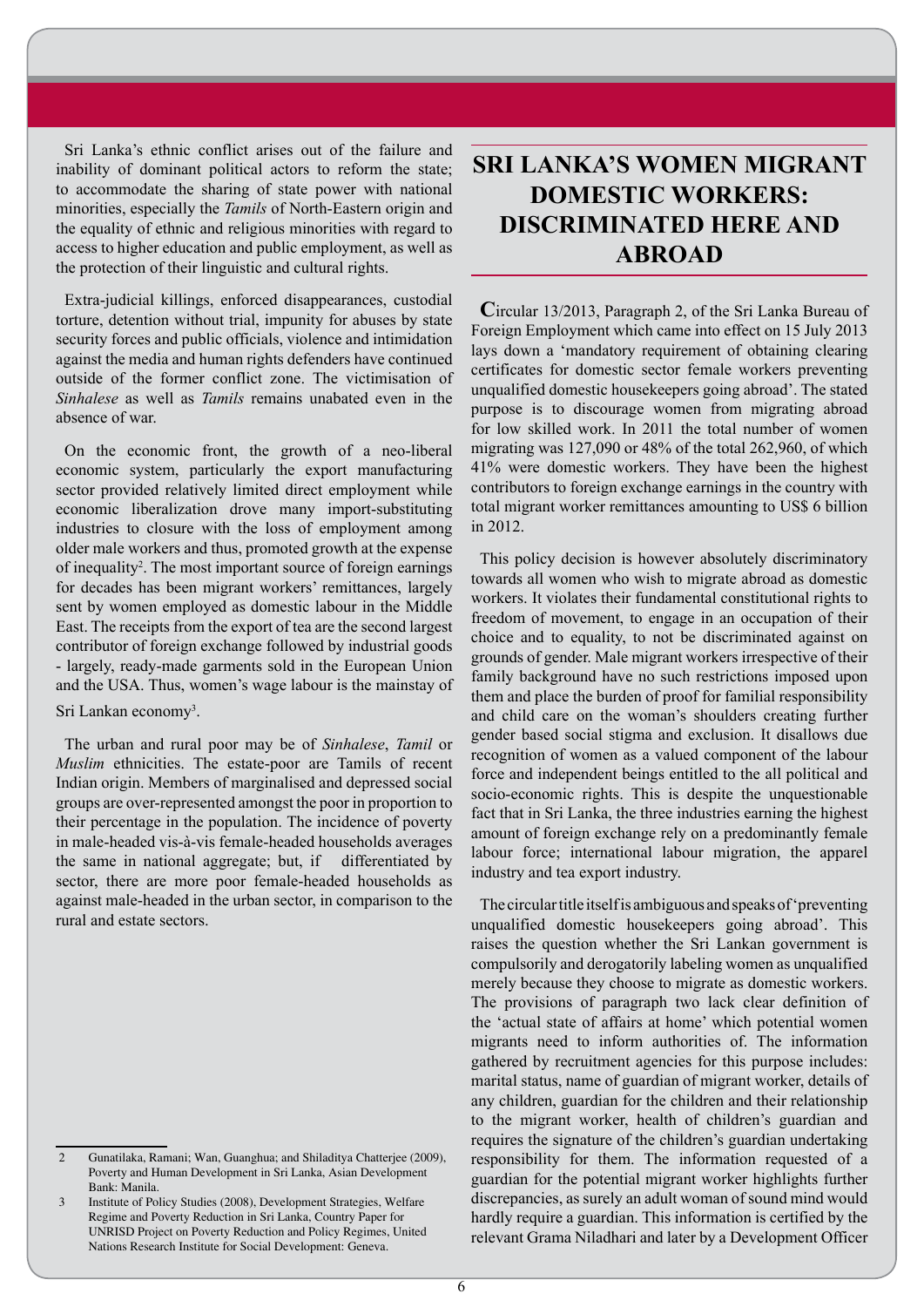assigned by the Ministry of Foreign Employment Promotion and Welfare and attached to Divisional Secretariats.

The information requested which supposedly provides evidence of the actual state of affairs at home is wholly deficient in exposing issues of domestic violence and other forms of abuse, alcoholism of spouses, extreme poverty, lack of local livelihood opportunities, social stigmatization including caste and gender based discrimination and other issues or personal preferences which drive women to migrate abroad for work. The information is also not reflective of alternate but equally strong safety networks and social systems which may exist to support women workers with families. Analysis of such implications and backgrounds would depend on individual Development Officers and ergo subject to personal prejudices. This process also implies that if the husband/partner is unwilling to undertake signed legal responsibility for the children, the woman may not be allowed to migrate – negating the natural accountability of a husband or father for the family. Also, what solutions or relief is available to single mothers?

The entire certification policy places the onus upon the woman in a highly discriminatory and unfair manner. If she is unable to prove child/ family care arrangements, she may be disallowed from migrating. Further, the burden is directly upon the most marginalized and poverty stricken women as it is usually they who migrate as domestic workers. More skilled or professional women with similar home conditions have no such restrictions placed upon them; neither do men of any skills level even though they too are subjected to issues of trafficking, abusive working conditions and other irregularities within migration. The effectiveness of this scheme is also in doubt with nearly 100,000 women migrating each year for domestic work, the ability of the GN or Development Officers processing all such applicants' details seems practically improbable if not utterly impossible.

The responsibility to ensure safe outbound labour migration especially of women, is primarily upon the labour sending government in the protection its citizens and cannot and should not be transferred onto women migrant workers. The welfare of children left behind should be the natural responsibility of the spouses, partners and families of migrant workers, monitored by relevant local government authorities. The National Labour Migration Policy 2008 which provides for the welfare of the families of migrant workers should be implemented genuinely and effectively. If the government wishes to discourage women from migrating for low skilled work, the onus should be upon the government to provide them with alternative local livelihoods. Circular No. 13/2013 can only ever be considered discriminatory towards women and marginalize and penalize the low skilled and poverty stricken even further.

### **Miyuru Gunasinghe**

# **LAWS IMPOSED FOR GOOD GOVERNANCE CREATE CRITICAL HEALTH ISSUES IN THE COUNTRY**

**V**ery recently the leading Human Rights activist Mrs. Nimalka Fernando was subjected to a harsh public smear campaign for her response that the government should legalise sex work in Sri Lanka, in which her life was also threatened through radio programme of the Commercial Channel of the Sri Lanka Broadcasting Corporation<sup>1</sup>. This incident clearly indicates the crippling social stigma attached to the issue of sex work and sex workers. It is tragic in every way that the government authorities and the policy makers do not perceive the danger Mrs. Fernando alerts them on one of the critical health issues in the country – spreading of HIV/AIDS – and instead allows state media to vilify the 'messenger'.

There are an estimated 41,000 female sex workers in Sri Lanka and an estimated 100,000 and 150,000 people use the services of female and male sex workers per day<sup>2</sup>. The categories are divided according to the location in which they base their work: brothels; street walking; shanty and house based; lodges, inns and hotels; massage parlours; restaurants, night clubs and karaoke bars; and mobile or vehicle based. The sex workers are one of the key groups which belong to the most at risk category in terms of contracting HIV/AIDS, posing a grave threat to the population of the country.

In Sri Lanka, the two archaic laws that make sex work illegal in the country are; *an Ordinance to amend and consolidate the law relating to vagrancy* enacted in 18413 and *Brothels Ordinance* enacted in 1889. Owing to the fact that the former law is not specifically on illegality of sex work but on vagrancy, its implementation has created many discriminatory issues towards female sex workers - especially the ones belonging to the non-affluent social class. Despite the illegality and social stigma regarding the profession, there is a considerable demand for sex work in the country and it seems to be a lucrative industry. On the other hand, due to the same reasons, sex workers are highly exploited and deprived of many rights entitled to them as human beings.

<sup>1</sup> Maheesha Mudungamuwa, Call for legalizing prostitution, The Island, October 27 http://www.island.lk/index.php?page\_cat=articledetails&page=article-details&code\_title=91017 and Niranjala Ariyawansha, Protecting the Sex Workers, Ceylon Today, November 27, http://www.ceylontoday.lk/59-46646-news-detail-protecting-the-sexworkers.html

<sup>2</sup> Feizal Samath, Archaic Laws Stymie HIV/AIDS Work in Sri Lanka, Inter Press News Agency, July 16, 2012 http://www.ipsnews. net/2012/07/archaic-laws-stymie-hivaids-work-in-sri-lanka/

<sup>3</sup> The Police arrests are made based on the sections 3, 4, 7, 9 and 11. Although Section 3 (b) indicates that 'every common prostitute' wandering in the public street or highway is considered as a person who are deemed idle and disorderly persons. But the ordinance does not define 'every common prostitute' http://sangram.org/Download/Laws\_ in\_south\_asia.pdf